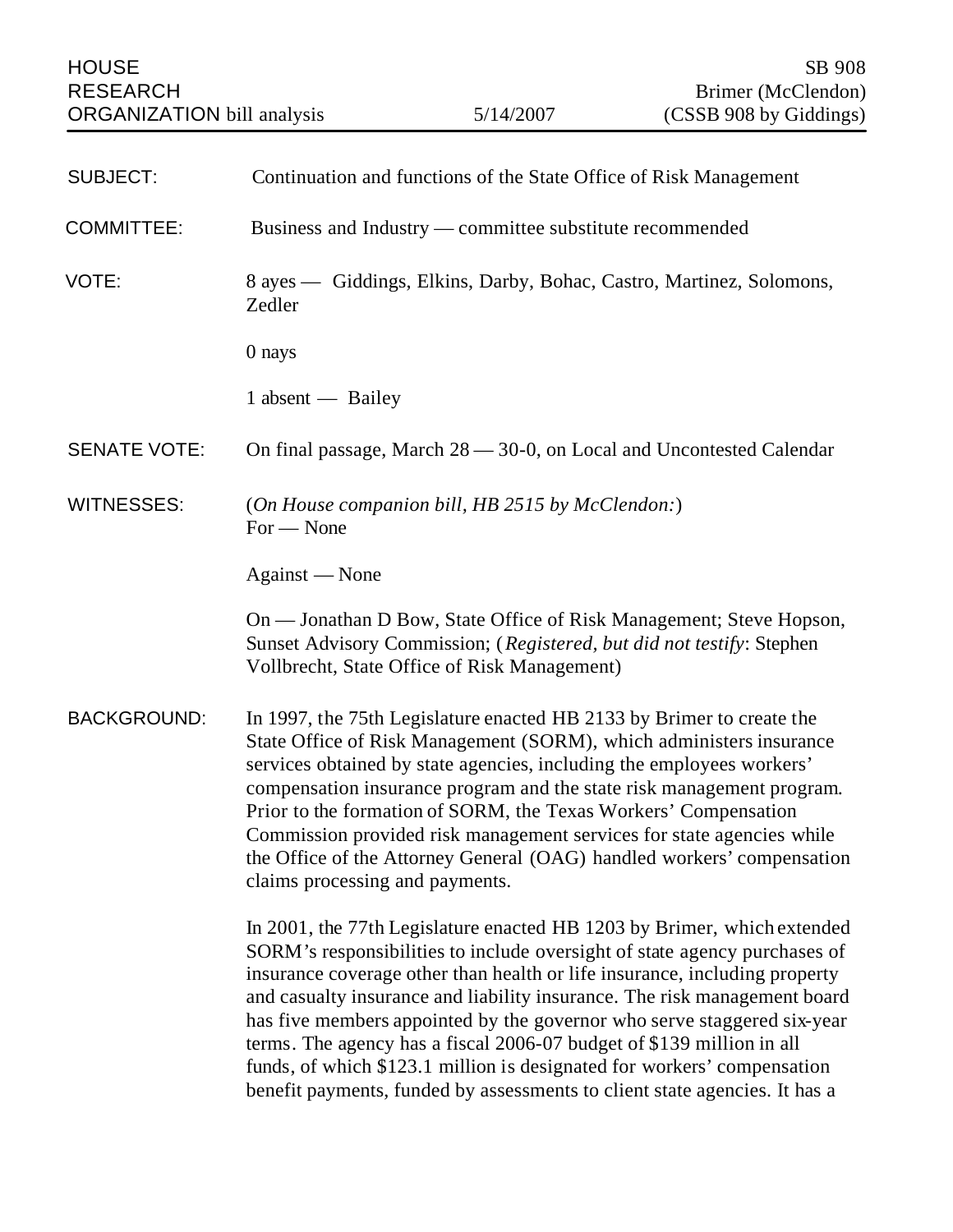| fiscal 2007 staff of 124 FTEs. If not continued by the 80th Legislature, the<br>SORM risk management board will be abolished September 1, 2007.                                                                                                                                                                                                                                                                                                                                                                                                                                                                             |  |  |  |
|-----------------------------------------------------------------------------------------------------------------------------------------------------------------------------------------------------------------------------------------------------------------------------------------------------------------------------------------------------------------------------------------------------------------------------------------------------------------------------------------------------------------------------------------------------------------------------------------------------------------------------|--|--|--|
| The OAG performs certain administrative functions for SORM including<br>human resources and payroll processing. The Texas Department of<br>Transportation, the University of Texas System, and the Texas A&M<br>University System are exempt from using SORM's services because each<br>operates its own workers' compensation system. The Employees<br>Retirement System and the Teacher Retirement System also are exempt<br>but use SORM as an insurance provider.                                                                                                                                                       |  |  |  |
| CSSB 908 would continue SORM and its board until September 1, 2019.<br>The bill would require SORM to coordinate return-to-work services in<br>order to facilitate an injured employee's quick return to employment,<br>study the state's potential catastrophic claims, work with certain state<br>agencies to develop a business continuity plan to keep the agency<br>operational in case of major disruptive circumstances, establish improved<br>communications with other state agencies with safety responsibilities,<br>particularly for state property, and pay most indemnity benefits by<br>electronic transfer. |  |  |  |
| Return to work coordination. SORM would provide each state agency<br>with return-to-work coordination services as necessary to facilitate an<br>injured employee's return to employment. The office would notify each<br>state agency of the availability such services. As part of these services,<br>SORM would:                                                                                                                                                                                                                                                                                                          |  |  |  |
| establish a time frame for case management of an injured employee<br>$\bullet$<br>that ensured services were provided to the employee as soon as<br>practicable to improve the employee's chance of returning to work<br>as quickly as possible;                                                                                                                                                                                                                                                                                                                                                                            |  |  |  |
| provide guidance to each state agency to identify appropriate<br>$\bullet$<br>services for an injured employee;<br>adopt rules that set standards and provided guidance to a state<br>$\bullet$<br>agency interacting with an injured employee; and<br>implement any other services that would facilitate the reintegration                                                                                                                                                                                                                                                                                                 |  |  |  |
|                                                                                                                                                                                                                                                                                                                                                                                                                                                                                                                                                                                                                             |  |  |  |

CSSB 908 would authorize the board to adopt necessary rules to collect data on lost time and return-to-work outcomes of each state agency to allow full evaluations of successes and barriers to achieving timely return-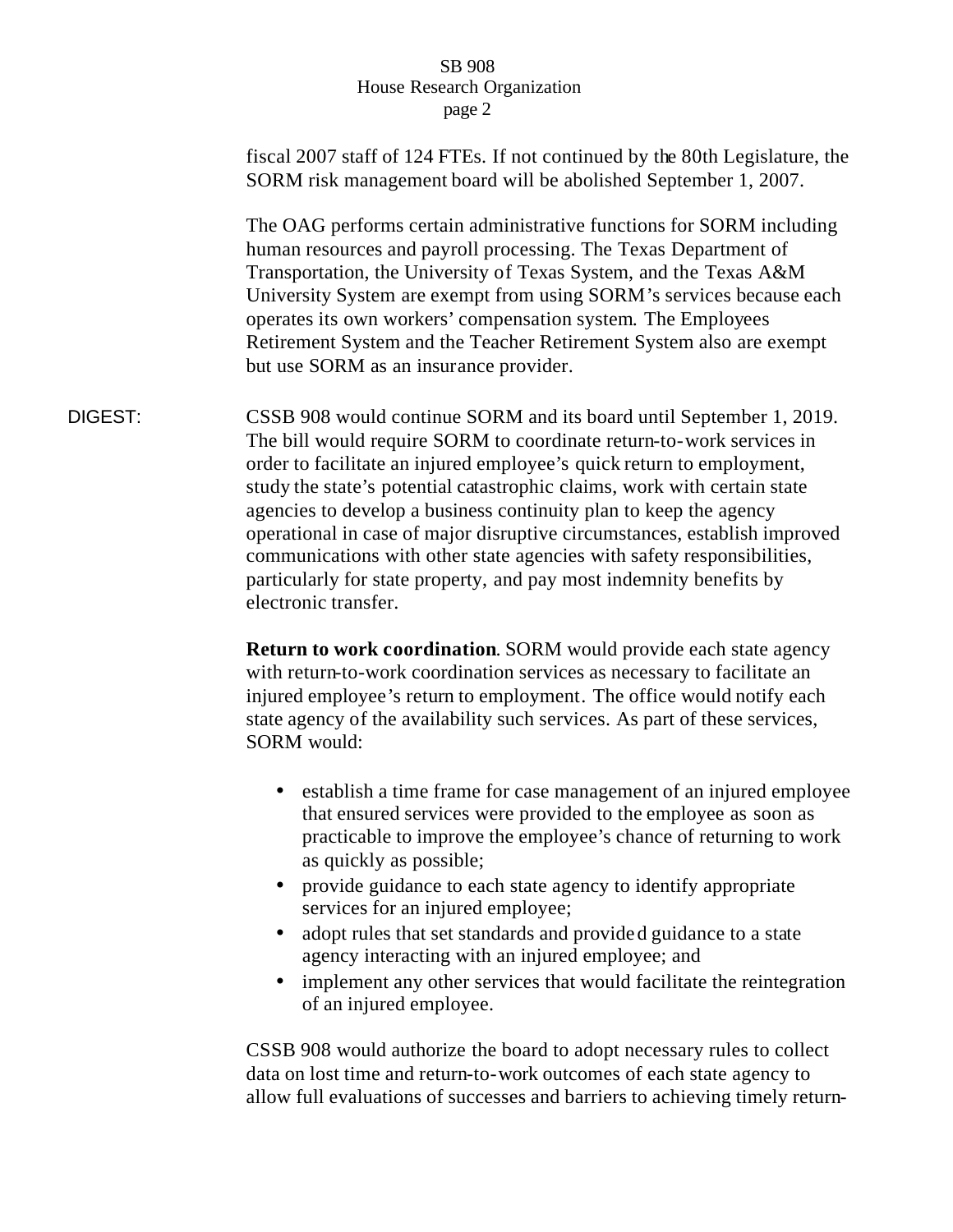to-work after an injury. SORM would collect and analyze data from each state agency regarding lost time, including sick leave and annual leave used by an injured employee, as well as identify state agencies that needed additional training or case management services related to return-to-work services.

SORM would include in its biennial report to the Legislature the outcomes by state agency of lost time due to employee injury and return-to-work programs based on the information collected and analyzed by its office.

**Requirement to study catastrophic claims. CSSB 908 would require** SORM to study options to prepare state agencies for catastrophic claims. The study would have to include information on:

- establishing a state employee workers' compensation fund outside the state treasury;
- purchasing catastrophe reinsurance; and
- other options to prepare the state for catastrophic claims.

In fulfilling this requirement, SORM would work with the Workers' Compensation Research and Evaluation Group of the Texas Department of Insurance and could contract with a consultant to analyze predicted costs of potential disasters and to estimate the appropriate size for a catastrophe fund or level of reinsurance.

The bill would direct SORM by September 1, 2008, to report the findings of the study to the lieutenant governor, the speaker of the House, and the appropriate standing committees of the House and the Senate with responsibility for oversight of SORM.

**Business continuity plan.** CSSB 908 would instruct SORM to work with each state agency to develop an agency-level business continuity plan that outlined procedures to keep the agency operational in case of disruptions to production, finance, administration, or other essential operations. The plan would have to include detailed information regarding resumption of essential services after a catastrophe, including:

- coordination with public authorities;
- management of media;
- customer service delivery;
- assessing immediate financial and operational needs; and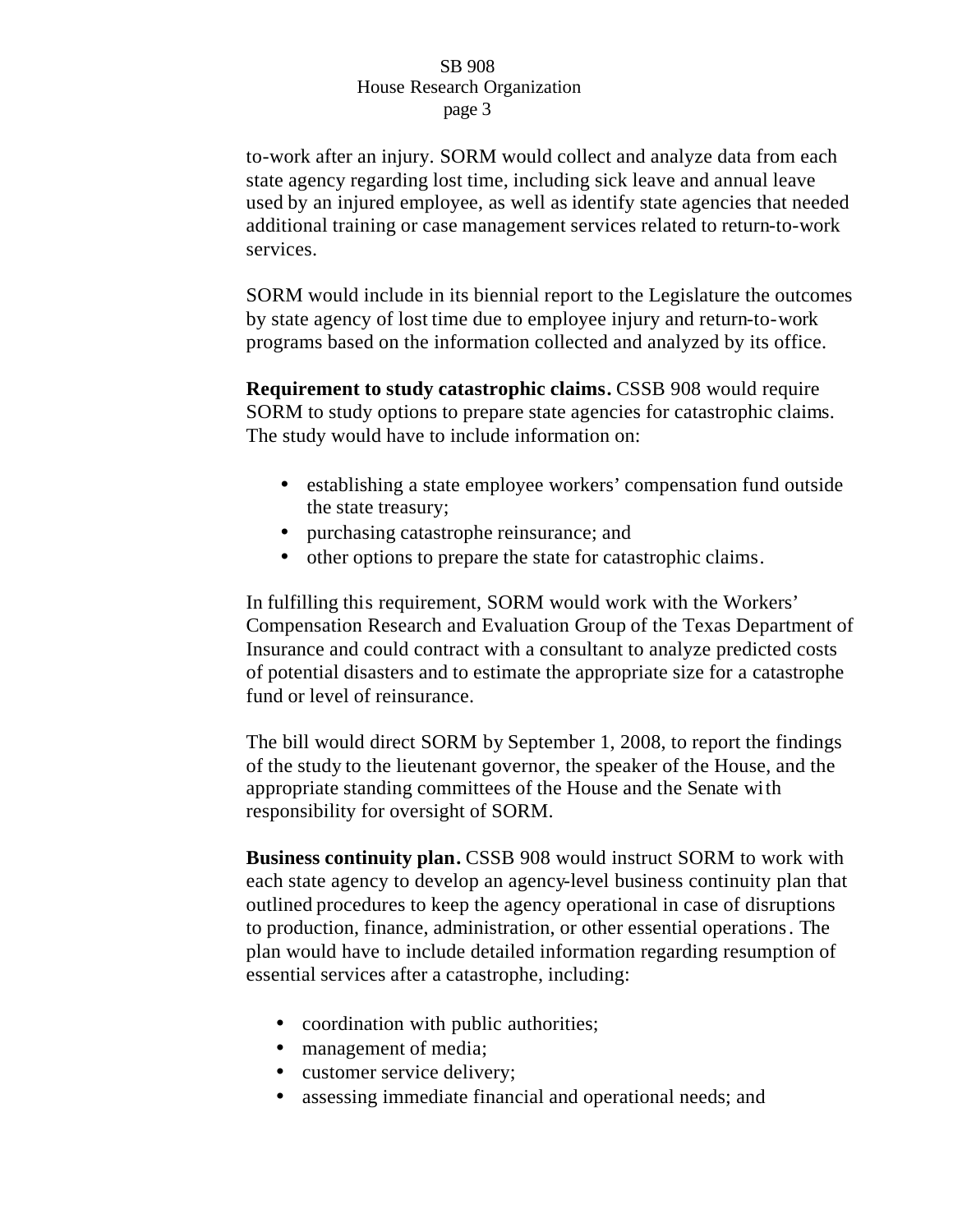• other services as determined by SORM.

A business continuity plan would meet these requirements if the agency forwarded the plan to SORM for review and the agency was involved in the delivery of emergency services as a member of the governor's Emergency Management Council or part of the State Data Center program.

SORM would make available to each state agency guidelines and models for a business continuity plan. The office would assist the agency as necessary to ensure that the agency's staff understood each element of the plan and that each agency implemented the plan.

SORM would incorporate the business continuity plan deve loped by state agencies in its biennial report to the Legislature. The report would have to include an evaluation of the overall plan's completeness and viability.

**Communication among agencies with safety responsibilities.** The bill would direct SORM to adopt a memorandum of understanding with the Texas Building and Procurement Commission (TBPC) that included the type, amount, and frequency of safety-related information that could be shared between SORM and TBPC and designated points of contact within the two agencies to coordinate sharing such information.

Further, CSSB 908 would require the state fire marshal and TBPC to include SORM in all communication concerning fire hazards. The commissioner of insurance, TBPC, and SORM each would adopt by rule a memorandum of understanding that coordinated these duties.

**Benefit payment by electronic funds transfer.** CSSB 908 would direct SORM to pay an employee entitled to a benefit payment using the same payment method by which the employee received wages. The office would adopt rules to facilitate the use of electronic transfer as the preferred method of payment. The office could issue an indemnity benefit payment by check on request or if electronic funds transfer were not feasible.

The bill also would implement standard Sunset provisions, including those governing conflicts of interest, gubernatorial designation of the presiding officer, grounds for removing a board member, training of board members, separation of policymaking and agency staff functions, and information to be maintained on complaints.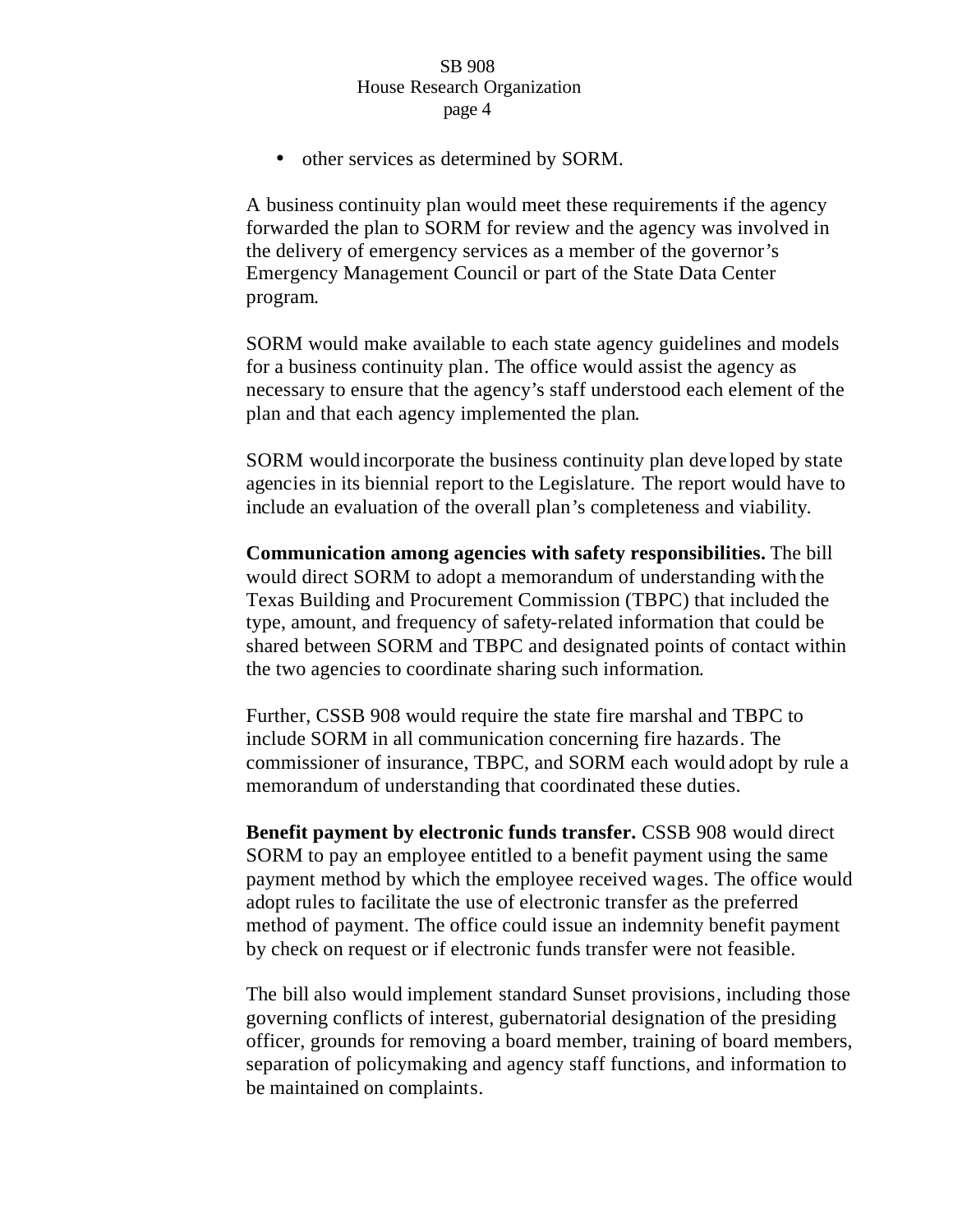State agencies would have to develop business continuity plans by May 1, 2008. Provisions regarding indemnity benefit payments would apply to payments made on or after February 1, 2008. The bill would take effect September 1, 2007 and would apply to prohibitions or qualifications of a board member appointed on or after that date. **SUPPORTERS** SAY: CSSB 908 would continue SORM for 12 years and mai ntain its functions administering workers' compensation coverage, providing risk management services, and purchasing certain lines of insurance, including property and casualty insurance and liability insurance, for state agencies. The state essentially is self-insured, with SORM administering workers' compensation benefit claims for most state agencies. The Sunset Advisory Commission determined that this system is more efficient and costeffective than allowing each agency to administer its own program. By grouping most state employees in a single risk pool, SORM can balance risks in a manner that would not be possible for individual state agencies, arriving at predictable loss trends and stabilizing costs. Also, SORM is able to recognize risk patterns that can affect more than a single agency. SORM serves as the state's centralized risk manager, identifyi ng and controlling risks to reduce workers' compensation costs, as well as other insurance claims costs. The office's risk management efforts have created a safer work environment for state employees. In addition, SORM acts as an insurance consultant and purchaser for state agencies. This function allows individual state agencies to have a level of insurance expertise that likely would not be available in-house and also to realize sizeable economic benefits. Due to its ability to leverage the state's buying power, for example, SORM has achieved large cost savings in automobile insurance.

While the Sunset commission found that SORM effectively accomplishes its mission, it did find areas for improvement. Its recommendations include coordinating return-to-work services for injured employees to reduce costs but also to benefit these workers financially and medically. CSSB 908 includes provisions to strengthen return-to-work coordination and provide guidance to state agencies interacting with injured employees.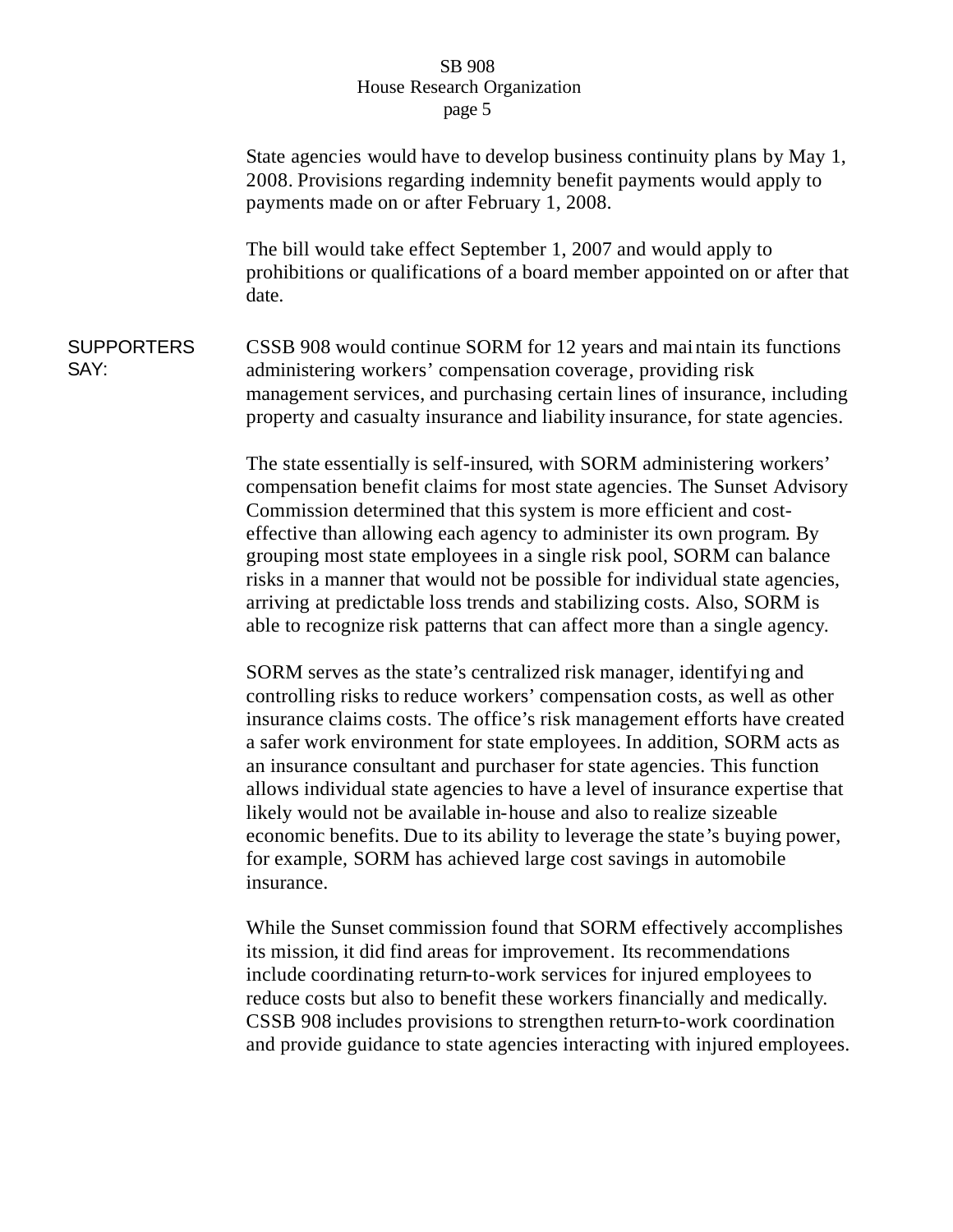|                          | Two other areas addressed in the Sunset findings concern the ability of the<br>state to recover from a man-made or natural disaster. Since the Legislature<br>funds workers' compensation for state employees on a pay-as-you-go<br>basis, unlike private workers' compensation carriers that have large<br>financial reserves, CSSB 908 would require SORM to study establishing a<br>workers' compensation catastrophe fund outside the state treasury and<br>purchasing reinsurance in preparation for a major disaster. Also, the bill<br>would require SORM to work with the majority of state agencies to<br>develop a business continuity plan in the event of disaster. SORM would<br>have to report to the Legislature on the overall completeness and viability<br>of the agencies' business continuity plans. |  |  |  |
|--------------------------|--------------------------------------------------------------------------------------------------------------------------------------------------------------------------------------------------------------------------------------------------------------------------------------------------------------------------------------------------------------------------------------------------------------------------------------------------------------------------------------------------------------------------------------------------------------------------------------------------------------------------------------------------------------------------------------------------------------------------------------------------------------------------------------------------------------------------|--|--|--|
|                          | CSSB 908 would incorporate a recommendation to require that indemnity<br>benefit payments be made by electronic transfer as TxDOT does for most<br>of its workers' compensation benefit payments. This provision would save<br>the state \$74,700 in general revenue each year, according to the<br>Legislative Budget Board.                                                                                                                                                                                                                                                                                                                                                                                                                                                                                            |  |  |  |
| <b>OPPONENTS</b><br>SAY: | About 6.5 percent of SORM's budget goes toward agency operations<br>while the remainder is for workers' compensation claim benefits assessed<br>to respective state agencies and interagency contracts for risk<br>management. Like almost all state agencies, SORM has reduced funding<br>in response to legislative requests over the last two budget cycles. This has<br>left the office with little leeway in its budget to accommodate the new<br>expenses the bill wo uld require.                                                                                                                                                                                                                                                                                                                                 |  |  |  |
| NOTES:                   | The committee substitute differs from the Senate-passed version in that<br>CSSB 908 would:                                                                                                                                                                                                                                                                                                                                                                                                                                                                                                                                                                                                                                                                                                                               |  |  |  |
|                          | modify standard Sunset language regarding public membership on<br>the board to remove restrictions on persons or their spouses<br>registered, certified, or licensed by a regulatory agency in the field<br>of insurance or health care;<br>specify that the requirement for SORM to report on the creation of<br>$\bullet$<br>business continuity plans by state agencies be made on the overall<br>completeness and viability of plans, not on each state agency's<br>plan;<br>establish that information about an employee held by SORM that                                                                                                                                                                                                                                                                          |  |  |  |

was related to a workers' compensation claim be confidential and exempt from disclosure under the Public Information Act;